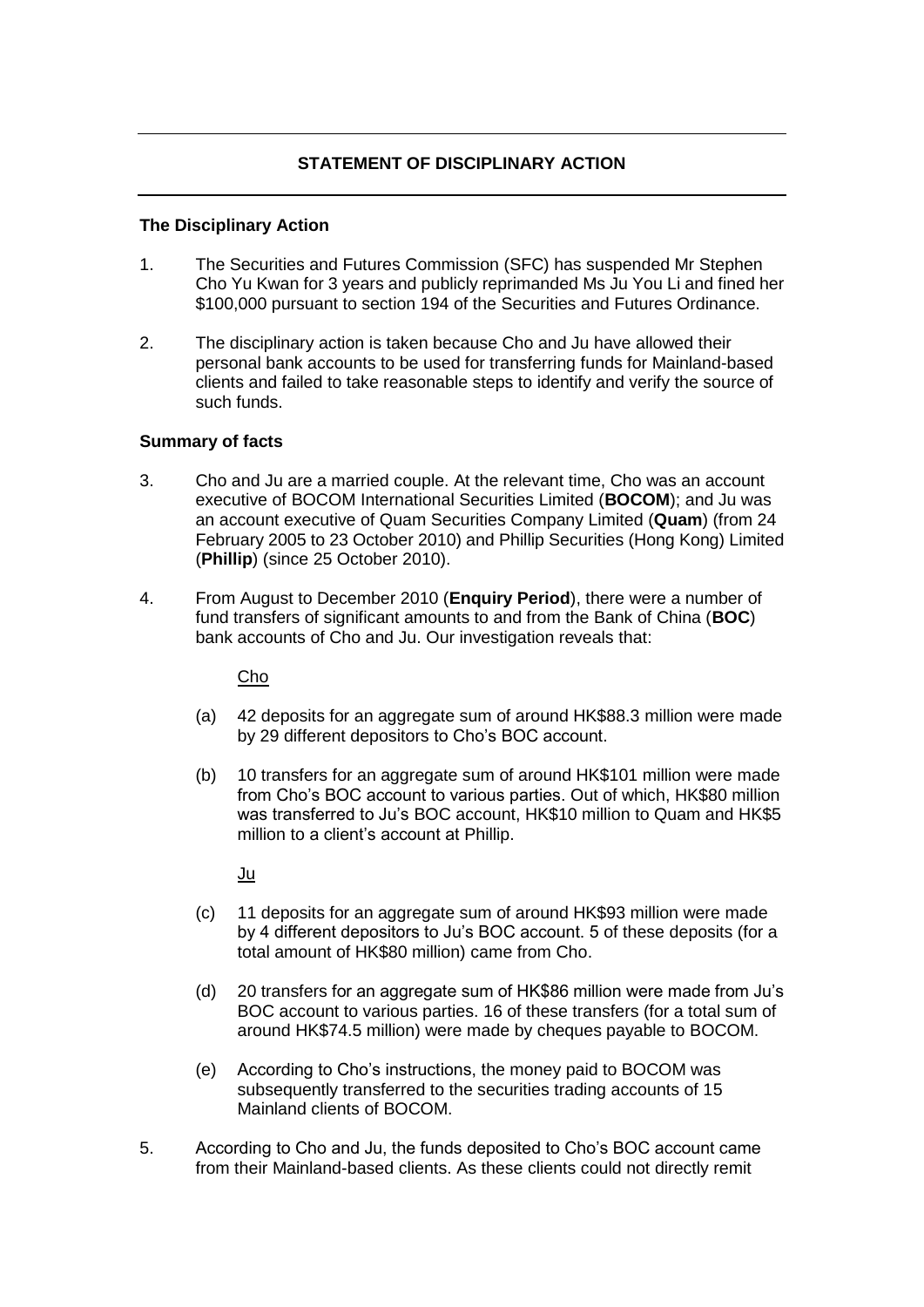funds from Mainland to Hong Kong through banks due to the foreign exchange control in Mainland, they requested Cho to assist them in transferring their funds from Mainland to Hong Kong.

- 6. According to Cho, the usual money transfer process would involve:
	- (a) Cho liaised with the money changers on behalf of the Mainland clients who wanted to transfer money to Hong Kong.
	- (b) The money changers would arrange Hong Kong dollars (**HKD**) in the amount requested by the clients to be deposited into Cho's BOC account.
	- (c) The Mainland clients would deposit Renminbi (**RMB**) into Mainland bank accounts designated by the money changers.
	- (d) For his BOCOM clients, Cho transferred the HKD he received from his BOC account to Ju's BOC account and instructed her to issue cheques payable to BOCOM. Cho then deposited Ju's cheques to BOCOM's account, prepared relevant deposit slips and passed them to BOCOM's settlement department so that the funds would be allocated to his clients' securities trading accounts.
	- (e) For Ju's clients at Quam and Phillip, Cho issued cheques payable to Quam and Phillip.
- 7. Cho admitted that he received a service fee from some of these clients for the services he rendered. Cho also admitted that on some occasions, if the clients' securities trading accounts at BOCOM had not yet been opened, the money received from the money changers might be kept in his personal bank account temporarily until the clients' accounts were opened.
- 8. Cho issued cheques for Ju's clients and Ju issued cheques for his clients because they knew that, as licensed representatives and account executives, they should not be personally involved in arranging money transfers for their clients.
- 9. Although Cho believed that all funds deposited into his account came from the money changers, he had limited knowledge as to who actually deposited the funds into his BOC account. Out of the 29 depositors, Cho was only able to identify two or three of them as money changers.
- 10. Ju knew that Cho had been assisting the Mainland clients to transfer funds across the border. She admitted that she assisted Cho in the money transfer process.

### **Breaches and reasons for action**

1

### *Breach of General Principle 1, Code of Conduct*

11. General Principle 1 of the Code of Conduct<sup>1</sup> requires licensed persons to act honestly, fairly and in the best interests of their clients and the integrity of the market, in conducting their business activities*.*

 $1$  Code of Conduct for Persons Licensed by or Registered with the SFC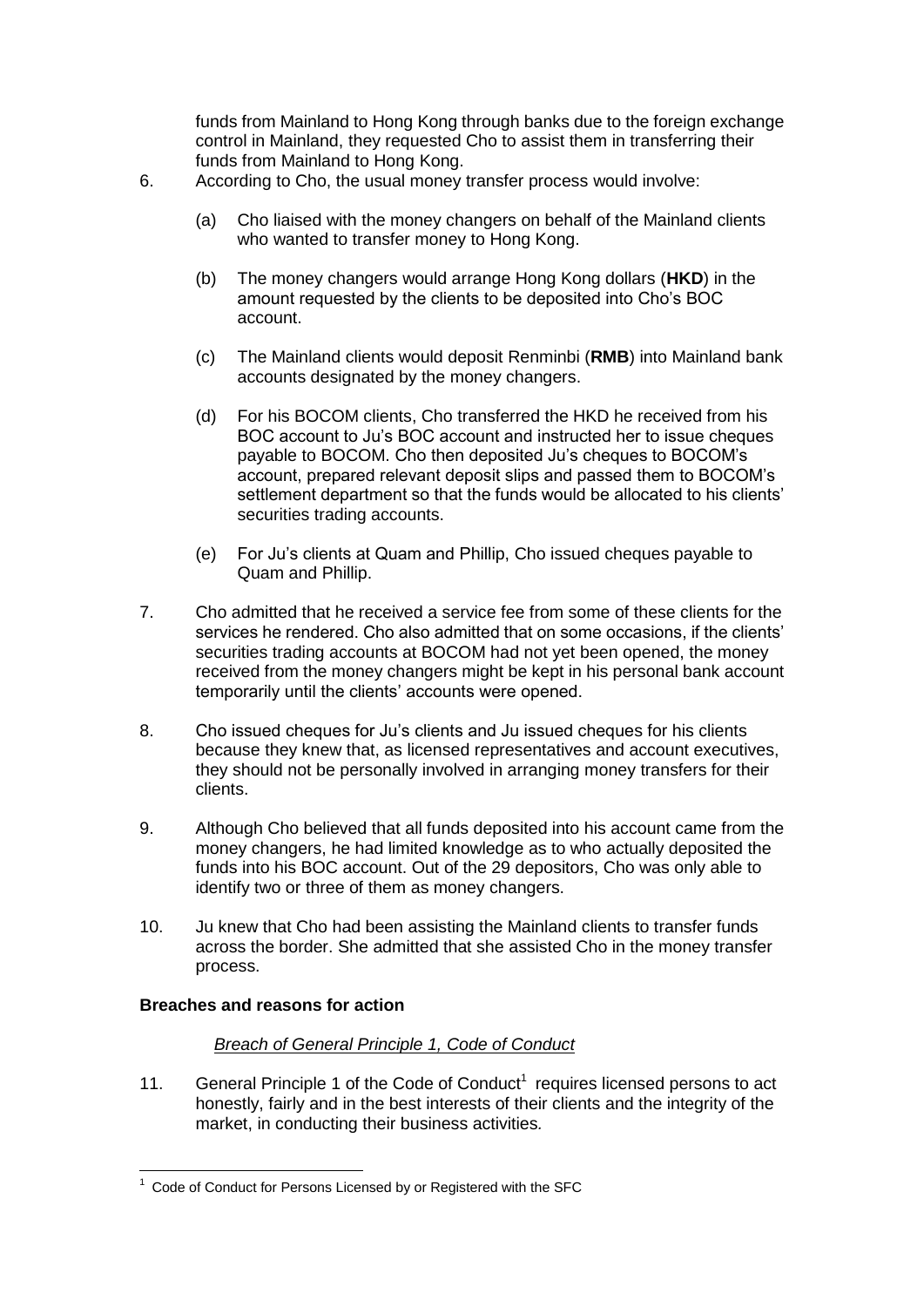- 12. The manner in which Cho and Ju allowed their bank accounts to be used as conduits for transferring funds of unverified sources, Cho's transfer of funds to Ju to conceal his involvement in the money transfer process, and their attempts to bypass the internal requirements of their employers were dishonest conduct and posed a serious threat to the integrity of the market. Such step might also hinder their respective employers from ascertaining the origin of their clients' money which is important for the prevention and identification of money laundering and terrorist financing activities.
- 13. Cho's conduct was further aggravated by the fact that he was actively involved in transferring funds for clients, and on some occasions, he received a fee for the service without the knowledge and consent of his employer.

## *Breach of General Principle 2, Code of Conduct*

- 14. Cho and Ju had failed to exercise due skill, care and diligence in handling the clients' funds in breach of General Principle 2 of the Code of Conduct.
- 15. For Cho, he arranged transfer of the HKD received in his BOC account to BOCOM through Ju and informed BOCOM's settlement department that the money should be accounted for specific Mainland clients. However, Cho did not know whether the HKD received in his BOC account were actually provided by the money changers. Also, Cho did not know whether the relevant Mainland clients had transferred the equivalent amount of RMB to the money changers' accounts in the Mainland.
- 16. For Ju, she knew that Cho had deposited funds into the accounts of her clients at Quam and Phillip but she did not know how such funds were transferred to Cho in the first place and from whom these funds originated. Ju nonetheless submitted to and supported Cho's arrangement.

### *Breach of General Principle 8, Code of Conduct*

- 17. With respect to the client assets, General Principle 8 of the Code of Conduct requires a licensed or registered person to ensure that client assets are promptly and properly accounted for and adequately safeguarded.
- 18. The procedures adopted by Cho to transfer money for his clients from Mainland to Hong Kong would not only involve the use of accounts of money changers in Mainland and Hong Kong, but also the personal bank accounts of Cho and Ju. The clients' money was not segregated and properly accounted for during the entire routing process. Further, the clients would be exposed to the risk of non-recovery if Cho and/or Ju refuse to return the money to them.

### *Breach of Paragraphs 6.1.2(c) and 6.1.2(d) of the Prevention of Money Laundering and Terrorist Financing Guidance Note (Guidance Note)*

- 19. The Guidance Note sets out the steps that a licensed corporation should implement to discourage and identify any money laundering or terrorist financing activities. In particular, paragraph 6.1.2 of the Guidance Note imposes a duty on licensed representatives and corporations to conduct ongoing due diligence and scrutiny on clients, and verify the source of the clients' funds where necessary:
	- *"6.1.2 The customer due diligence process should comprise the following:*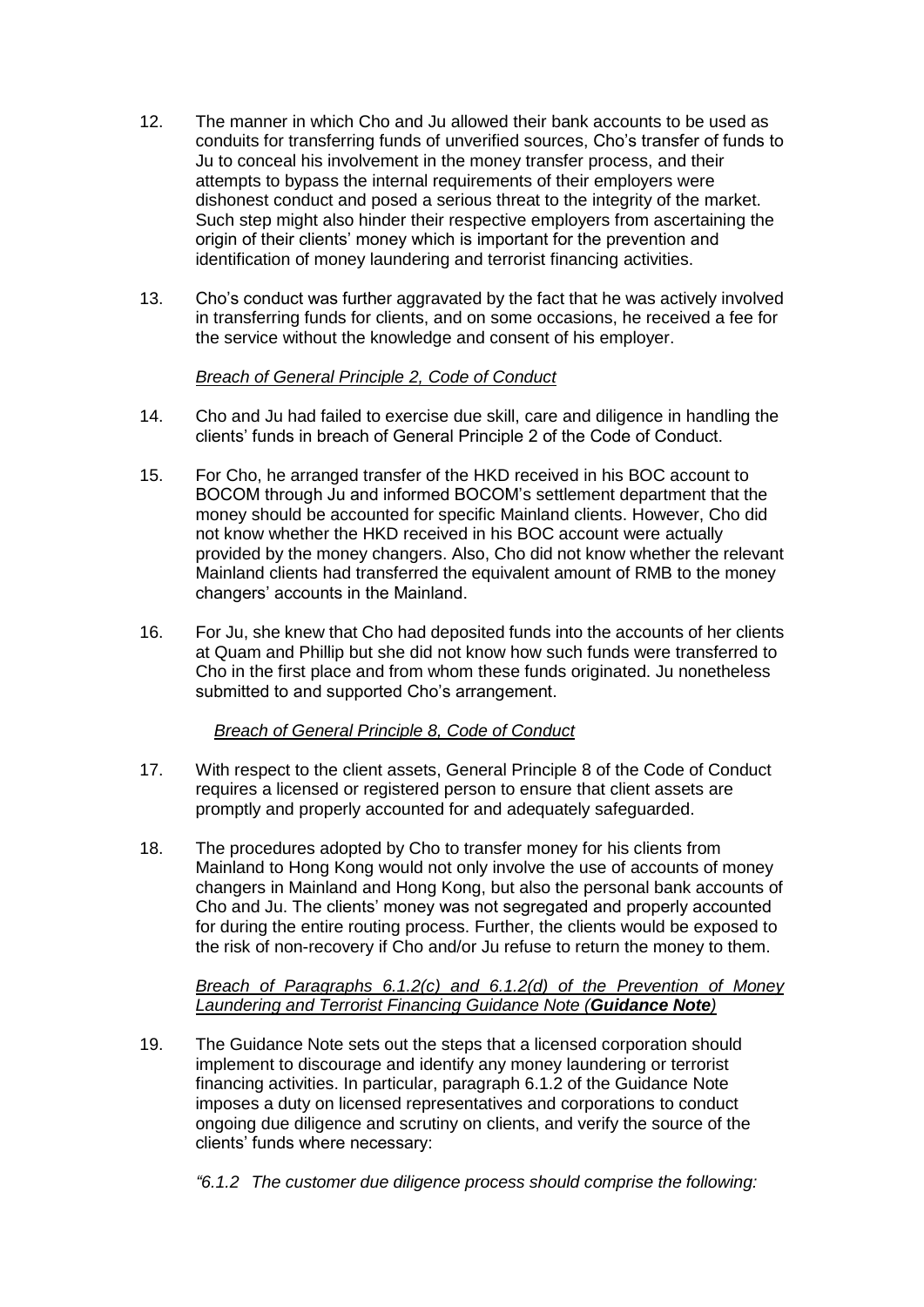*(c) identify and verify beneficial ownership and control, i.e. determine which individual(s) ultimately own(s) or control(s) the customer; and / or the person on whose behalf a transaction is being conducted; and* 

*(d) conduct ongoing due diligence and scrutiny, i.e. perform ongoing scrutiny of the transactions and account throughout the course of the business relationship to ensure that the transactions being conducted are consistent with the licensed corporation's or associated entity's knowledge of the customer, its business and risk profile, taking into account, where necessary, the customer's source of funds."* 

- 20. During the Enquiry Period, i.e. from August to December 2010, frequent fund transfers of significant amounts had been made to Cho's BOC account, and then from Cho's BOC account to Ju's BOC account. The source of the money that they actually received in their BOC accounts was unclear. Neither Cho nor Ju had actual knowledge as to whether the money was indeed from the money changers or originated from the relevant Mainland-based clients.
- 21. The circumstances should have triggered Cho and Ju to consider whether the relevant Mainland clients were beneficial owners of their accounts and/or verify the source of the funds to ensure that they indeed originated from the relevant Mainland clients, in discharge of their duty to conduct ongoing due diligence and scrutiny on clients.
- 22. However, Cho and Ju had no actual knowledge, nor did they verify, whether the funds that were ultimately deposited in the clients' securities accounts did originate from the relevant clients. They did not know:
	- (a) whether the relevant clients had transferred money to the money changers; and
	- (b) whether all funds received in Cho's bank account were provided by the money changers.

### **Conclusion**

*…*

- 23. In view of the above, the SFC concluded that the conduct of Cho and Ju has called into question their fitness and properness to remain licensed and decided to suspend the licence of Cho for 3 years and reprimand Ju and fine her HK\$100,000.
- 24. In deciding the appropriate sanction, the SFC has taken into account all relevant considerations, including:
	- the manner in which Cho and Ju allowed their personal bank accounts to be used as conduits for transferring funds of unverified sources and their attempts to bypass the internal requirements of their employers were dishonest conduct and posed a serious threat to the integrity of the market;